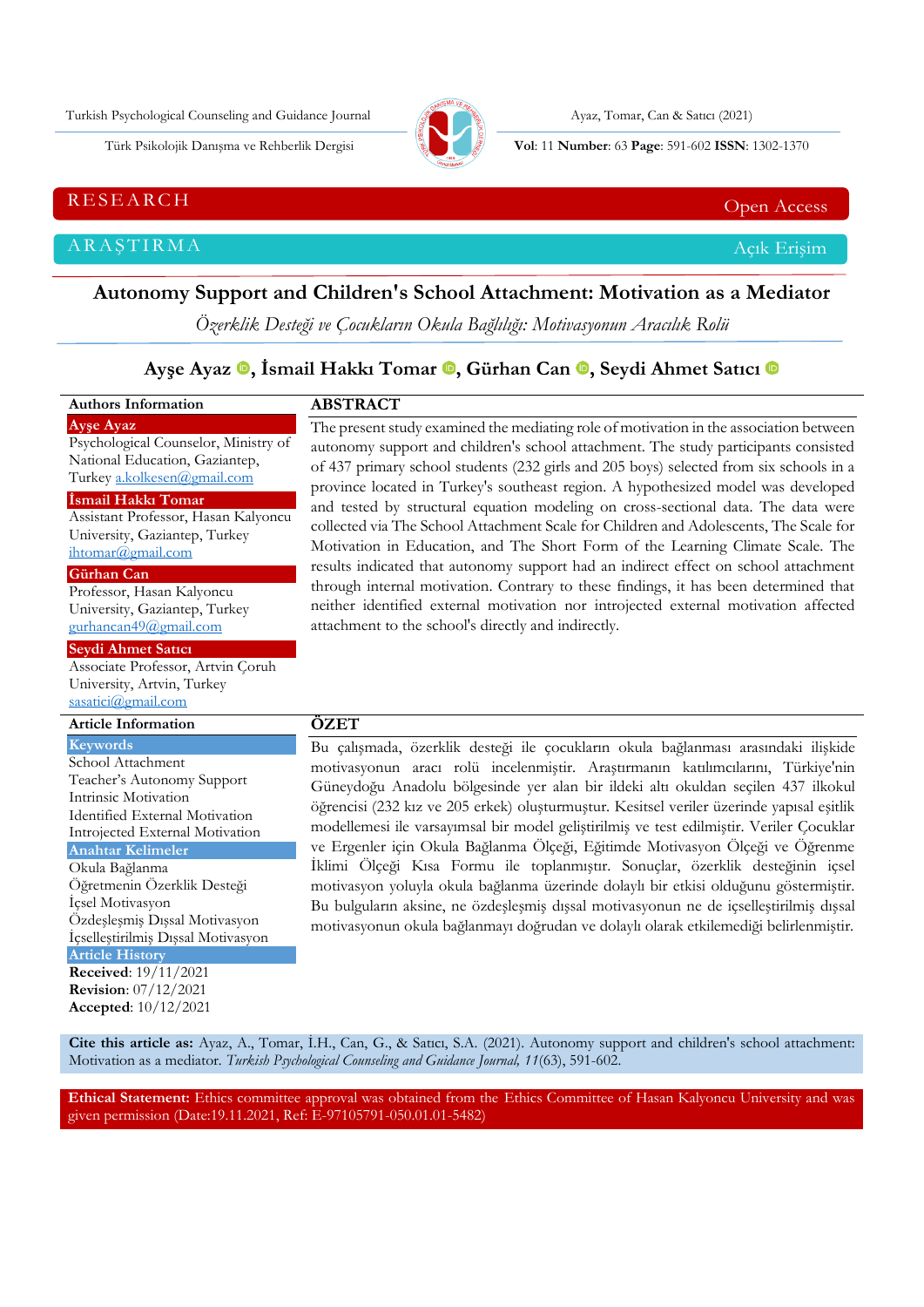## **INTRODUCTION**

The school's mission is to ensure the students' academic development and facilitate their physical, psychological, and social development at an optimum level. The school's success in fulfilling these responsibilities is closely related to student's attachment to school and happiness at school. "School attachment is a concept that involves students' behaviors and thoughts based on their experiences and feelings related to school" (Fredricks et al., 2005). According to Finn, school attachment (1993) is the feeling that students belong to a school and adopt their goals. Goodenow (1992) stated that school attachment involves respecting students' freedom rather than a simple sense of love and closeness.

Students who are bounding and happily attending the school become calmer with a stronger inner motivation. They, therefore, are more sufficient socially and academically, with the desire to participate much more in extra-curricular activities (Carr, 2011). When students feel that they attach to the school, they feel safe and comfortable, and they are proud of the school they belong to (Maddox & Prinz, 2003). Students who have adapted to a new school, who are going there happily and thinking they belong, gradually decrease their negative qualities and increase their positive ones. Some related literature findings have reported that students attached to a school, and feeling that they belong to school display less disruptive behavior than the ones showing no attachment to school (Simons-Morton et al., 1999).

Additionally, some authors stress that students attached to the school avoid smoking, drinking alcohol or substance abuse, committing a crime, and violent behavior (Dorbusch et al, 2001). Thus, they experience less emotional and peer problems, and more favorable well-being than the ones having no attachment to school (Karaşar & Kapçı 2016). In one of the earliest studies on school attachment, Hirschi (1969) reported that in addition to an individual's connection to family, friends, or religion, school attachment was also a deterrent for committing crimes.

Many researchers have pointed out that many factors affect school attachment. Among these factors, such as symptoms of depression and anxiety (Yildiz & Kutlu 2015), quality of life (Savi-Çakar, 2011), satisfaction with life, school anger (Savi-Çakar & Karataş, 2017), self-respect (Karaşar & Kapçı, 2016), and internal locus of control (İhtiyaroğlu & Demir, 2015) are the factors related to individual factors. Apart from these, some school-related factors such as loss of interest in school, school burnout (Altuntaş & Sezer, 2017), school bullying (Duy & Yıldız, 2014), teachers' and friends' social support (Karababa et al., 2017), teachers' autonomy support, and educational motivation (Tyler et al., 2016) are the other factors affecting school attachment.

Teacher's autonomy support has a particular importance on student attachment to the school. It refers to an atmosphere in which the teacher does not force the students to behave in a certain way but instead encourages them to be themselves (Ryan & Deci,2004). Being in such an environment for about 25-30 hours a week facilitates the teacher's supportive role. Teachers who support students' independence provide students with meaningful choices and opportunities to take ownership and initiative of their schoolwork to influence their interests (Ryan & Deci, 2020). Teachers can support students' autonomy by nurturing students' intrinsic motivation sources, providing them with explanatory rationales, using informative language, allowing students to form their learning patterns, and accepting students' expression of their emotions (Reeve, 2009). Some authors pointed out that the teacher has a vital role in the students' attachment to the school. In this context, Mengi (2011) argues that social support perceived by students from their teachers increases students' devotion to the school, while Osterman (2000) argues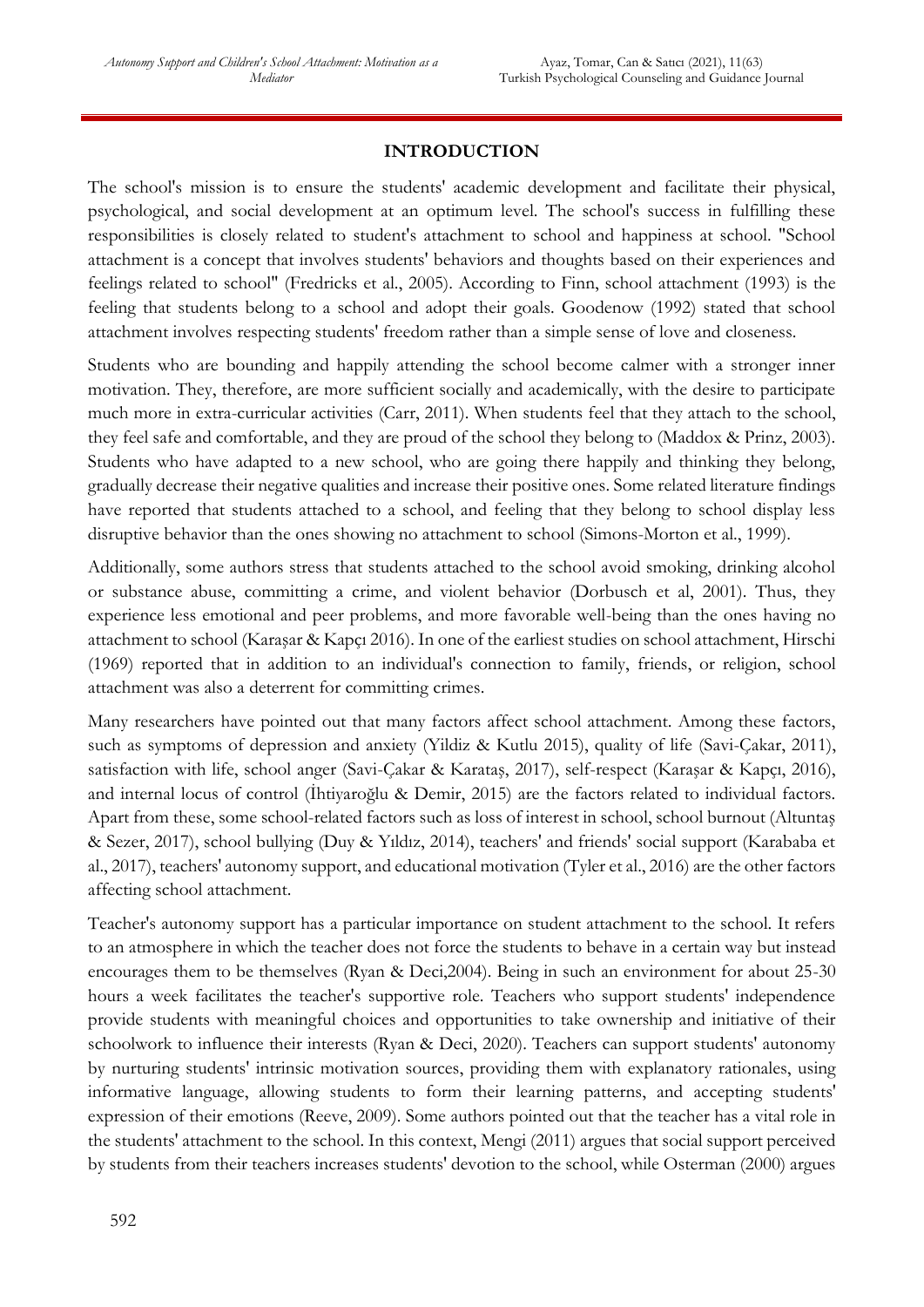that students who trust their teacher attach to the school at a high level. More importantly, Krane et al. (2016) stated that the teacher-student relationship's quality, including teacher support, is associated with dropout or actual dropout.

According to Self-Determination Theory, motivation, which is the reason and driving force behind the behavior (Deci & Ryan, 1985), affects students in many ways, such as their academic achievements, attitudes towards school, preferences, and attachments to the school. However, students perform all school-related behaviors either because they enjoy them or feel obliged to do so. For example, if a student attends school willingly and joyfully, the reason for this situation, which is an indicator of the student's attachment to school, is intrinsic motivation. All behaviors arising from intrinsic motivation are autonomous because individuals do these behaviors based on their own free will and personal pleasure (Can, 2015). Contrary to this, all behaviors arising from extrinsic motivation are partly self-determined and controlled. Individuals do extrinsically motivated actions to avoid internal or external pressures against his / her free will. However, types of integrated and identified extrinsic motivation are more autonomous than introjected and external types. (Deci & Ryan, 1985).

Autonomy support is the support given by those in authority positions to an individual during decisionmaking process willingly, and also the process of seeing the outcomes due to their choice, thereby making them choose the appropriate one. Thus, as Deci and Ryan state (1987), when teachers show respect for their student's preferences and to do so in a flexible and non-pressured manner, they would support their students' autonomy. Moreover, teachers would prepare the foundations for fulfilling their obligations and that of their students more productively (Reeve, 2009). As a matter of fact, in a study conducted with primary school students, Guay et al. (2001) found that communicating with children in a way that supports autonomy increases the child's intrinsic motivation and thus facilitates his/her coping with controlling and repulsive school environments. In a similar study, Vallerand et al. (1997) concluded that the behaviors of teachers, parents, and school administration towards students affect students' perceptions of competence and autonomy.

Consequently, the more the teacher supports the students' autonomy, the higher their school attachment behavior is. Also, it would not be wrong to say that teachers' effects on students' intrinsic motivation, introjected and identified regulation, would also affect school attachment.

## **The Present Study**

This study aims at determining whether primary school students' perceived autonomy support from their teachers directly affects their levels of school attachment. Also, this study has the purpose of testing whether intrinsic motivation, introjected external regulation, and identified extrinsic regulation affect their school attachment levels or not. One of the ways of preventing negative behaviors in schools, which is one of the social institutions that people are in contact with, is to help students increase their level of attachment to school. This makes researches that will reveal the variables that may have an effect on school attachment important. In the hypothesis model of the research, it has been suggested that the autonomy support that students perceived from their teachers will directly affect their attachment to the school and indirectly through motivation types.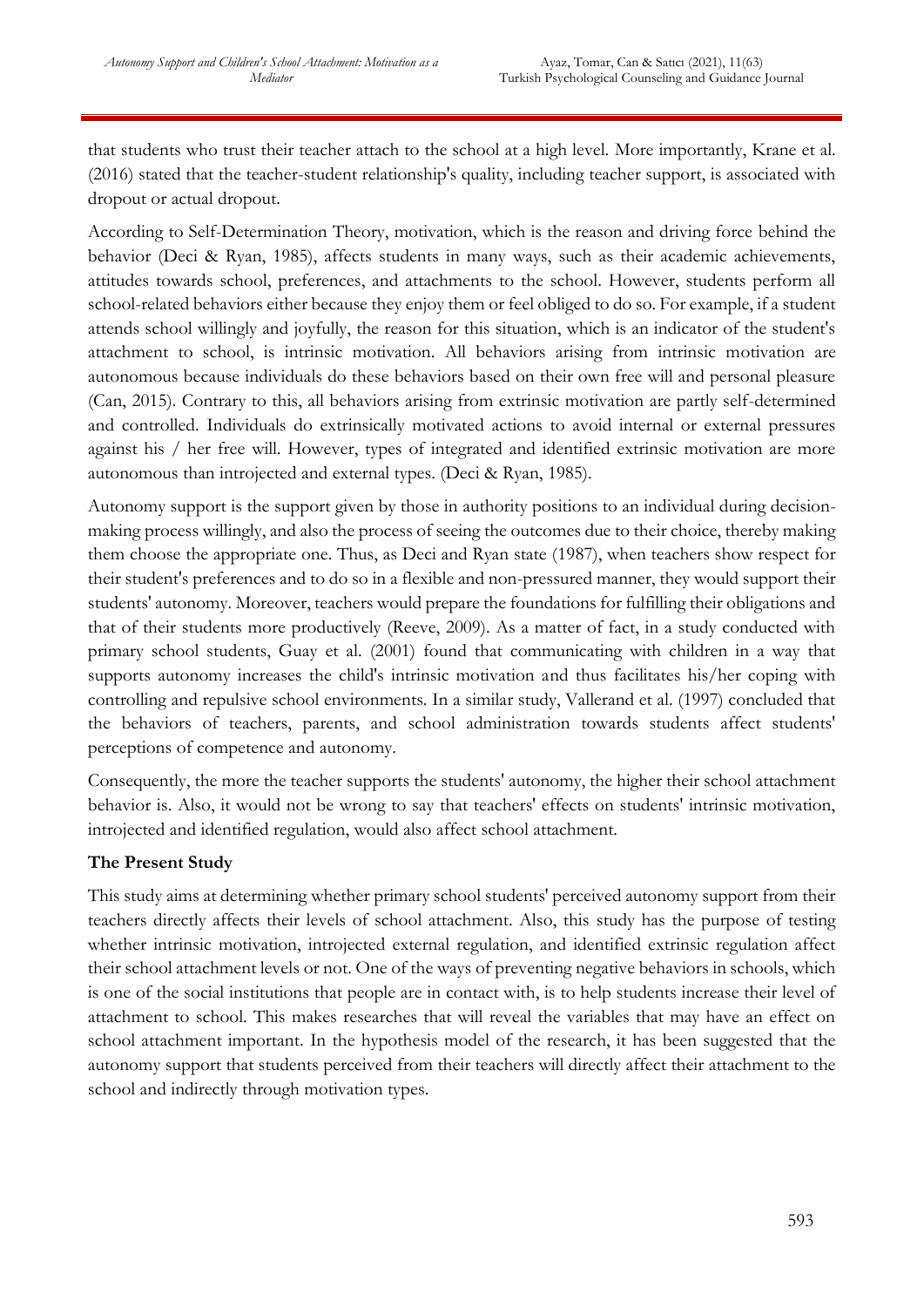## **METHOD**

### **Participants**

This study's participants were 469 primary school 4th-grade students attending six schools in a province in Turkey. We chose the participants from the six primary schools using the convenience sampling method. After removing the data of 32 students with univariate and multivariate extreme values from the data set, we performed the analysis with the data of 437 students. Detailed information about the participants is in Table 1.

| Table 1. Descriptive statistic for study variables $(n = 437)$ |     |               |  |  |
|----------------------------------------------------------------|-----|---------------|--|--|
| Variables                                                      | n   | $\frac{0}{0}$ |  |  |
| Gender                                                         |     |               |  |  |
| Female                                                         | 232 | 53.1          |  |  |
| Male                                                           | 205 | 46.9          |  |  |
| Age                                                            |     |               |  |  |
| 9 years                                                        | 103 | 23.5          |  |  |
| 10 years                                                       | 290 | 66.4          |  |  |
| 11 and above                                                   | 45  | 10.1          |  |  |
| Participation in Extracurricular Activities                    |     |               |  |  |
| Yes                                                            | 302 | 69.1          |  |  |
| $N_{\theta}$                                                   | 117 | 26.8          |  |  |
| Unspecified                                                    | 18  | 4.1           |  |  |

#### **Ethical Statement**

The author declare that they continue to work in accordance with scientific study ethics and the Helenski declaration in this study. Accordingly, the research was reviewed by the Ethics Committee of Hasan Kalyoncu University and was given permission (E-97105791-050.01.01-5482).

#### **Measures**

**The School Attachment Scale for Children and Adolescents (SASCA)**. This scale, a 5-point Likerttype instrument consisting of 13 items, was developed by Hill (2005). The high points obtained from the scale indicate a high level of school attachment. Savi (2011), who adapted the scale to Turkish, revealed a three-factor structure that explains 58.69% of the total variance resulting from the exploratory factor analysis. Cronbach's alpha coefficients of the Turkish version of the scale calculated for the subscales varied between .71 and .80. However, Cronbach's alpha value is .84 for the whole instrument. The testretest reliability coefficient value for a two-week interval is .85, and the split-half reliability coefficient of this instrument is .78.

**The Scale for Motivation in Education (MES).** This scale, developed by Vallerand et al. (1989), is a five-point Likert-type scale consisting of four sub-dimensions and 12 items. Kara (2008), who adapted the scale to Turkish, found that the scale explained 63.47% of the total variance resulting from its exploratory factor analysis. The adapted scale has a four-factor structure as it was in the original. Itemtotal correlations of the scale vary between .60 and .83, and Cronbach's alpha internal consistency coefficients of the subscales (e.g., intrinsic motivation, identified regulation, introjected regulation) vary between .78 and .80. The Cronbach alpha coefficient value calculated for the whole scale is .84.

**The Short Form of the Learning Climate Scale (LCS).** This scale, developed by William et al. (1996), is a 7-point Likert type, a 6-item measuring instrument that aims to measure students' perceived autonomy support from their teachers. The scale was adapted to Turkish by Kandemirci and Cihangir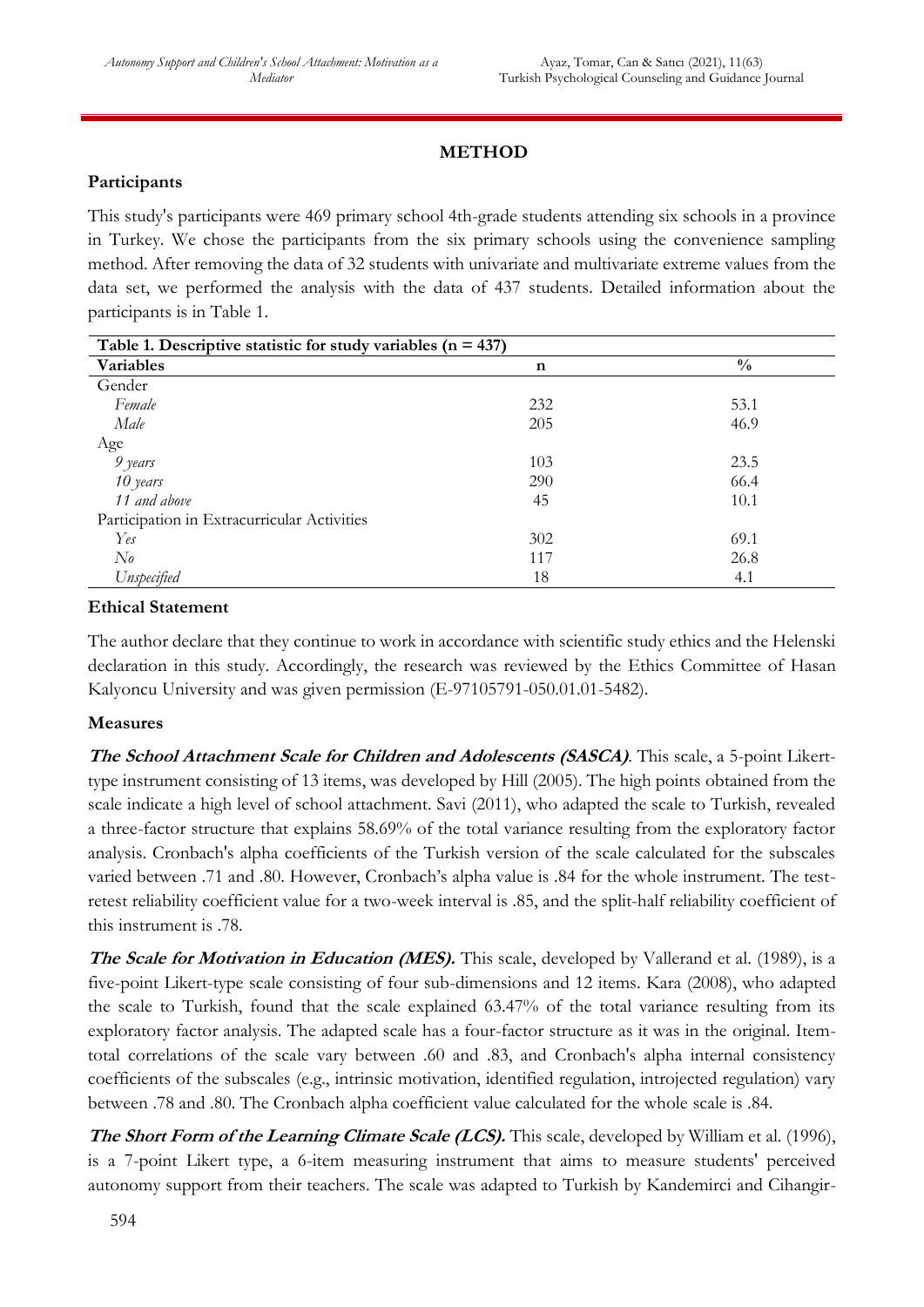Çankaya (2015). As a result of the exploratory factor analysis, the authors obtained a single factor structure explaining 66.33% of the scale's total variance. The scale items' factor loads are over .75, and the Cronbach alpha value for the scale's internal consistency is .88.

## **Procedure and Data Analysis**

Data collection tools were applied to the participants in the schools in the sample by the first researcher. We used Lisrel 8.7 to test the hypothetical model and the Sobel test to test the relationships between variables and mediators in the model. Once the scale models' fit indexes had reached the desired level, we tested the hypothetical model and calculated the fit indices.

## **RESULTS**

The first step of the study was to evaluate the relationships between the variables. The Pearson Moments Correlation Coefficients of the relationship between the study variables are in Table 2.

| Table 2. Correlations among the study variables |              |           |        |        |  |
|-------------------------------------------------|--------------|-----------|--------|--------|--|
| <b>Variables</b>                                |              |           |        |        |  |
| 1. School attachment                            |              |           |        |        |  |
| 2. Autonomy support                             | $.14**$      |           |        |        |  |
| 3. Identified external motivation               | $.10^{\ast}$ | $.11*$    |        |        |  |
| 4. Introjected external motivation              | $-.06$       | $-.13**$  | .02    |        |  |
| 4. Intrinsic motivation                         | $21**$       | $13^{**}$ | $.10*$ | $.11*$ |  |
|                                                 |              |           |        |        |  |

 $* p < .05; ** p < .01$ 

The findings revealed that school attachment has a significant and positive relationship with autonomy support ( $r = .14$ ,  $p < .01$ ), identified external motivation ( $r = .10$ ,  $p < .05$ ) and intrinsic motivation ( $r =$ .21,  $p < .01$ ). The correlation analysis also showed that autonomy support has a significant and positive relationship with identified external motivation ( $r = .11$ ,  $p < .05$ ) and intrinsic motivation ( $r = .13$ ,  $p <$ .01) and a significant and negative relationship with introjected external motivation ( $r = -13$ ,  $p < .01$ ).

## **Testing the Measurement Models**

Before testing the hypothetical model, we tested the measurement model for each scale. Therefore, the measurement model for the Learning Climate Scale (LCS), Motivation in Education Scale (MES), The School Attachment Scale for Children and Adolescents (SASCA) were each tested separately.

When the consistency indices for the LCS scale model was tested, it was determined as being in perfect fit  $(\gamma 2/df=.34, RMSEA= 0.00, NFI=1.00, NNFI=1.00, CFI=1.00, RMR=0.01, GFI=1.00, AGFI=0.99).$ The fit indices for the MES measurement model upon being tested were also revealed to be of perfect fit  $(\gamma 2/df=.05, RMSEA= 0.00, NFI=.98, NNFI=1.02, CFI=1.00, RMR=0.01, GFI=0.99, AGFI=0.99).$ Finally, the SASCA fit indices were revealed to be at a good level  $(\gamma 2/df=5.26, RMSEA= 0.09, NFI=.89,$ NNFI=.89, CFI=.91, RMR=0.05, GFI=0.90, AGFI=0.85). After determining that the fit indices were high enough, we performed the hypothetical research model's next step.

## **Testing the Hypothetical Model**

The hypothetical model's findings based on autonomy support for school attachment and its motivation types as predictors are in Figure 1.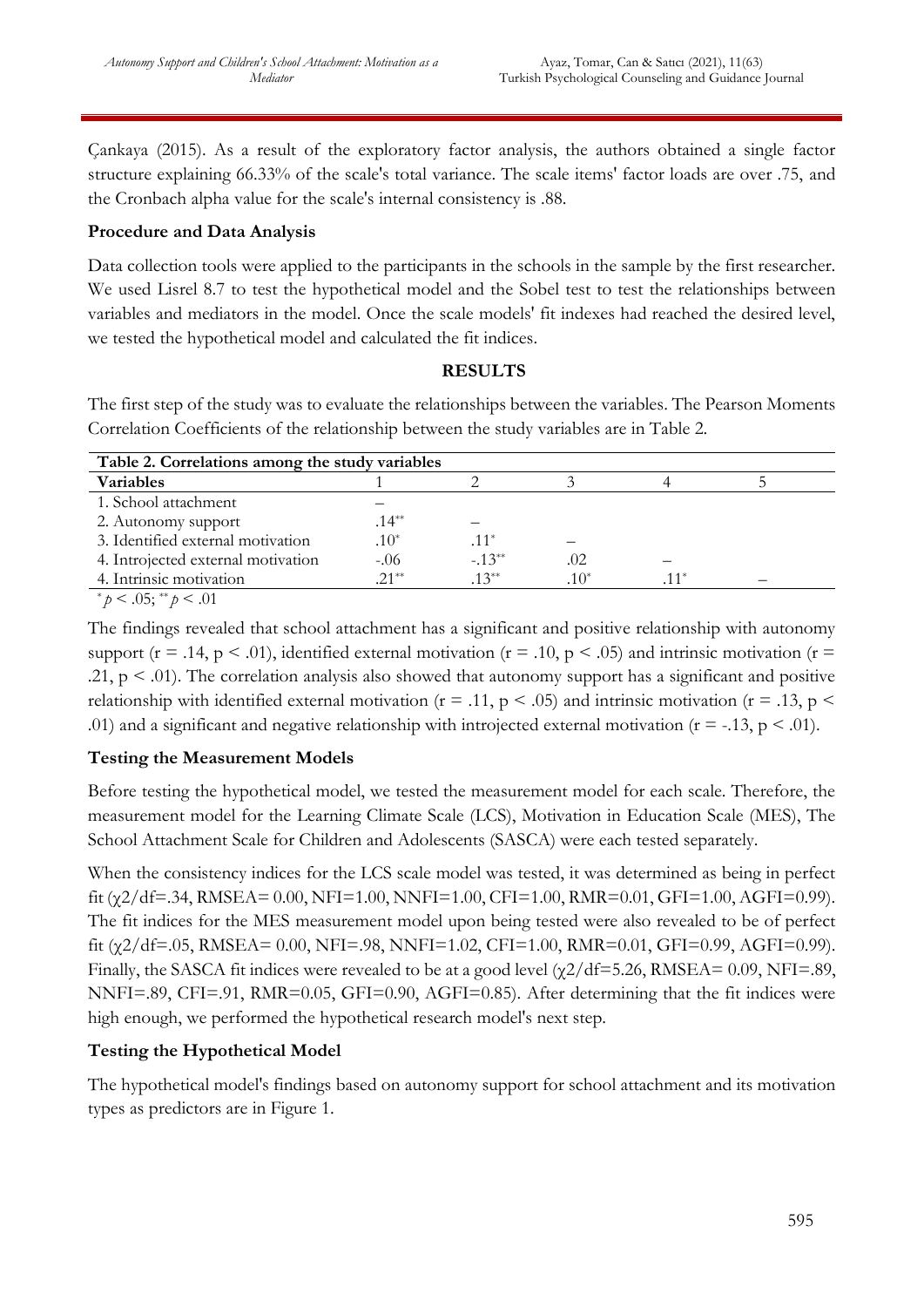

**Figure 1. The hypothetical model on the study**

As it is laid out in Figure 1, all direct relations are entirely significant. The consistency indices of the model created are shown to be at a good level  $(\chi^2/df=2.02, RMSEA=0.05, NFI=0.89, NNFI=0.93,$ CFI=0.94, RMR=0.04, GFI=0.87, AGFI=0.85). In addition to this, that autonomy support accounts for 20% of school attachment is evident. Intrinsic motivation explained 37% of school attachment, while the identified external motivation explained 14%, and introjected external motivation explained only 10%. While introjected external motivation is negatively related to school attachment, autonomy support, intrinsic motivation, and identified external motivation could be positively related to school attachment.

We applied the Sobel test for each variable to test the indirect effect of autonomy support on school attachment through motivation types. As a result of the Sobel test, the partial mediating impact of autonomy support on school attachment through intrinsic motivation was significant  $(2.75, p \le 0.01)$ . While the direct effect of autonomy support on school attachment was .20, we observed that its partial mediation effect through intrinsic motivation increased to .30. The indirect effect of autonomy support on school attachment through identified extrinsic motivation was not significant (1.87, p> .05). Finally, we tested the mediating effect of autonomy support on school attachment through introjected extrinsic motivation. Sobel test results revealed that introjected extrinsic regulation mediation was not significant  $(1.69, p > .05)$ .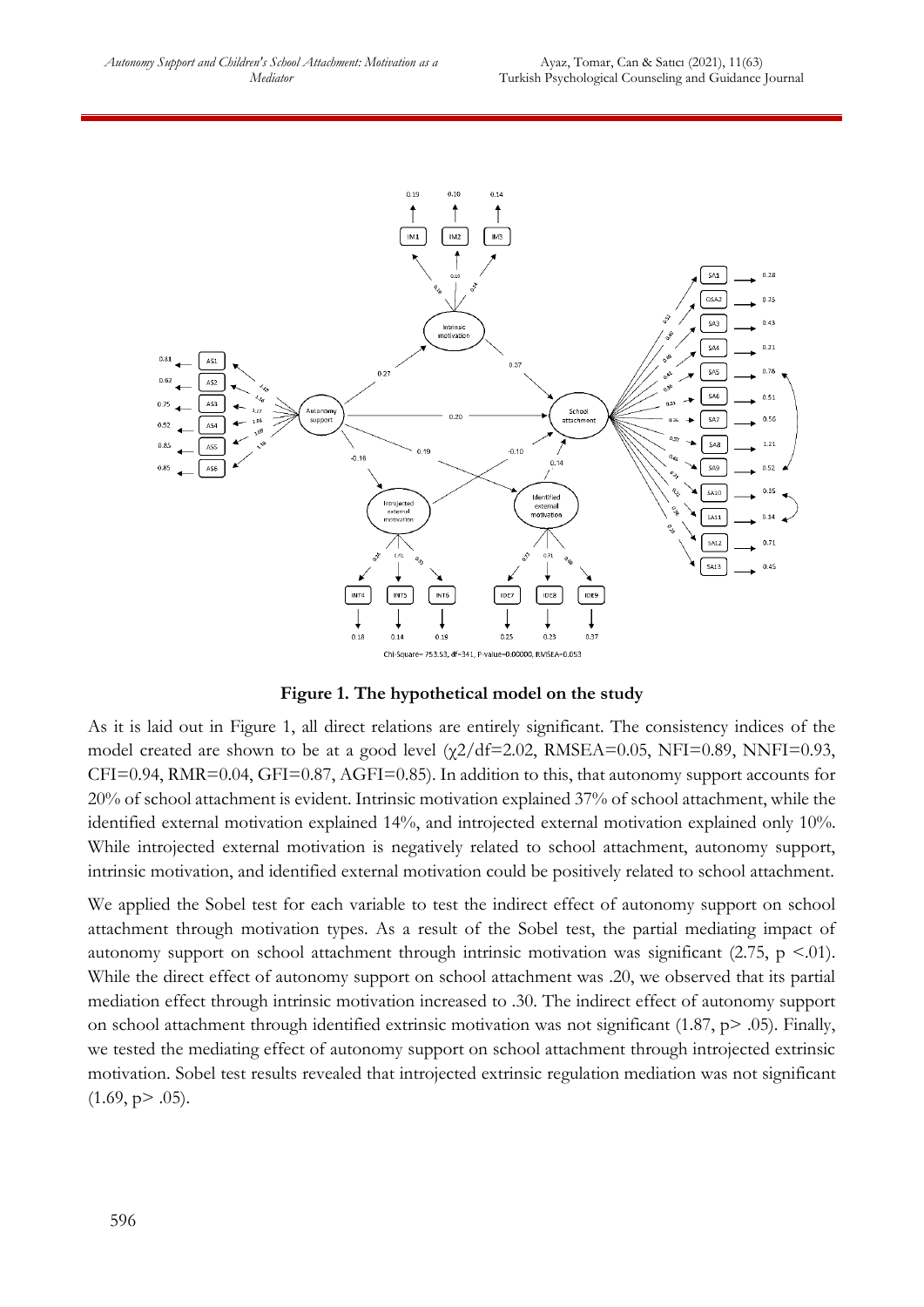## **DISCUSSION**

This study examines teachers' autonomy support on primary school fourth-grade students' attachment to the school. The research has shown that teacher's autonomy support directly affects students to attach the school. The mediating role of intrinsic motivation in the relationship between teacher autonomy support and student attachment to school made a significant contribution to school attachment. While the direct effect of teacher's autonomy support on school attachment was .20, this value increased to .30 through intrinsic motivation. On the other hand, the mediating role of both the identified regulation and the introjected regulation in the relationship between the teacher's autonomy support and school attachment did not significantly contribute to students' school attachment level. The study's finding that teachers' autonomy support has a predictive role on students' school attachment is consistent with Hallinan's (2008) view that teacher behaviors will affect students' feelings about school. Also, this finding is consistent with the research findings suggesting that one of the factors that make up school attachment is teacher support (Libbey, 2004) and that students in schools with positive student-teacher communication have higher school attachment (Ecless et al., 1993) than the other ones. In other words, teachers' support for autonomy increases students' intrinsic motivation, and consequently, their levels of school attachment increase.

On the other hand, the finding of this research regarding the positive effect of intrinsic motivation on school attachment is consistent with Ryan's and Deci's (2000) view that students with high intrinsic motivation see school as more valuable. Also, the findings of Karaşar and Kapçı (2016), Özdemir (2015) and Demir (2017) suggesting that academic motivation increases students' levels of school attachment is similar to the positive effect of intrinsic motivation on school attachment in this study. The fact that controlled motivation types such as identified regulation and introjected regulation do not significantly affect school attachment suggests that school attachment can only develop in completely free environments where students can behave without doubts and anxiety. Even though the identified and introjected regulations are partially autonomous, they are still alien to individuals' selves since they have been placed or introjected due to internal or external pressures. These qualities of controlled regulations may be one of the reasons why they are not effective in developing school attachment behavior in students.

Although the findings obtained from this study show that teachers' autonomy support affects student attachment to the school directly and indirectly through intrinsic motivation, the correlation coefficients for these effects are pretty low. This situation requires helping teachers improve their current autonomy support practices. For this purpose, some activities to be carried out within the scope of "consultancy services" can be included in school psychological counseling and guidance programs. Thus, school counselors can be an advisor for school administrators, teachers, and other student-related staff in the school so that they can support their students' autonomy more effectively. Also, school counselors can assist teachers in how they can improve students' intrinsic motivation. Such efforts of school psychological counselors will also help all school staff develop a common understanding in activities that can be done to support students' autonomy and improve their intrinsic motivation.

In our study, there are some limitations to consider in interpreting the results. First of all, participants selected from only one province do not allow the research findings to be generalized across the country. Although schools of different socio-economic levels in a region participated in the study, the study sample was a convenience sampling method that requires a generalization of the findings only to schools in the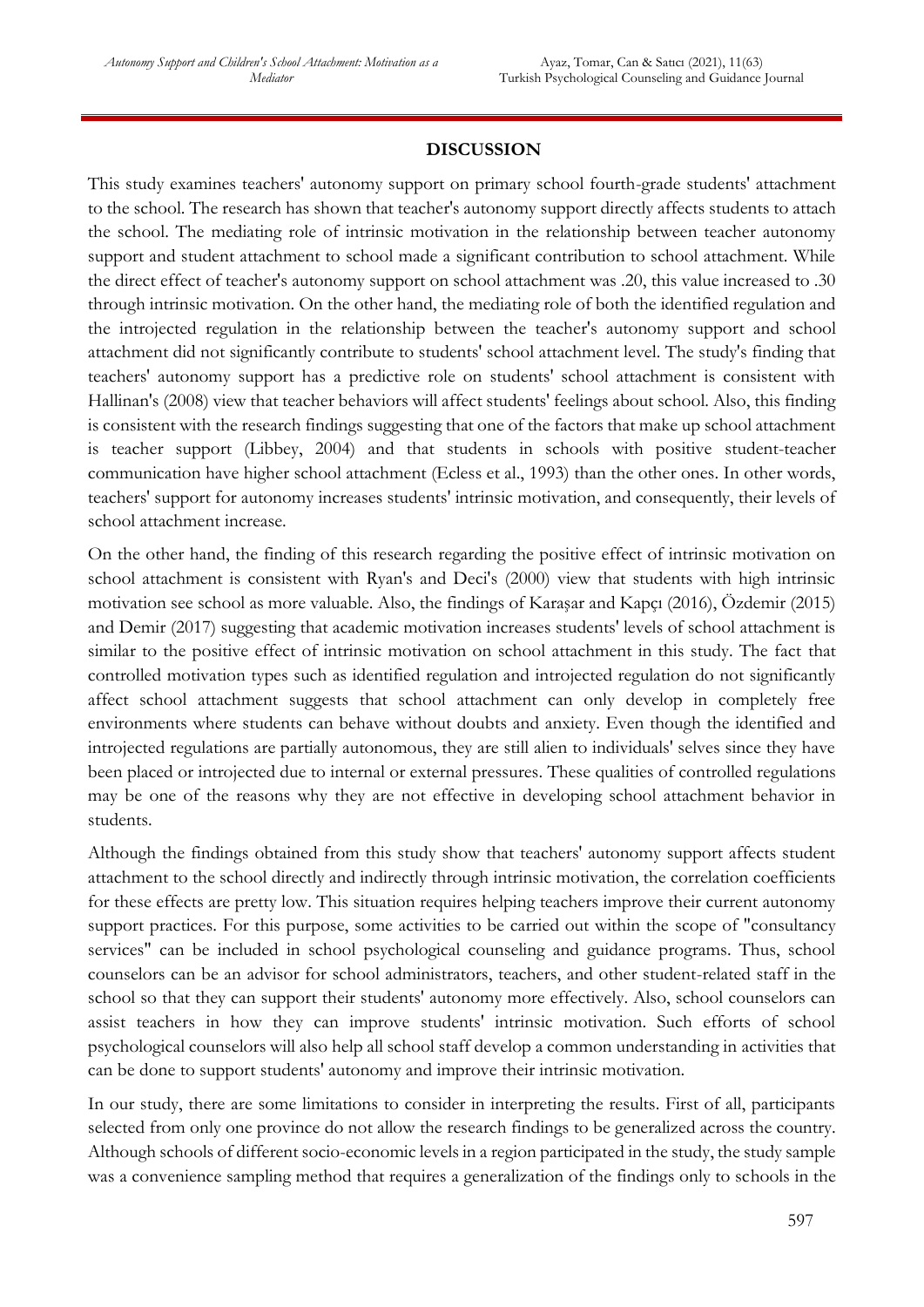study sample and similar schools. The fact that the measurement tools used in this study were not suitable for the first three primary education classes made it obligatory to limit the participants to the final grade (4th.grade). For this reason, the age-related change in school attachment did not examine in this study, and the study was limited to only primary school fourth-grade students.

## **Conclusion**

In this study, which investigated the effect of perceived autonomy support and motivation from the teacher on primary school students' school attachment, it was found that the teacher's autonomy support had a significant direct effect on school attachment. While the direct effect of teacher's autonomy support on school attachment was .20, this value increased to .30 through intrinsic motivation. On the other hand, the mediating role of both the identified regulation and the introjected regulation in the relationship between the teacher's autonomy support and school attachment did not significantly contribute to students' school attachment level.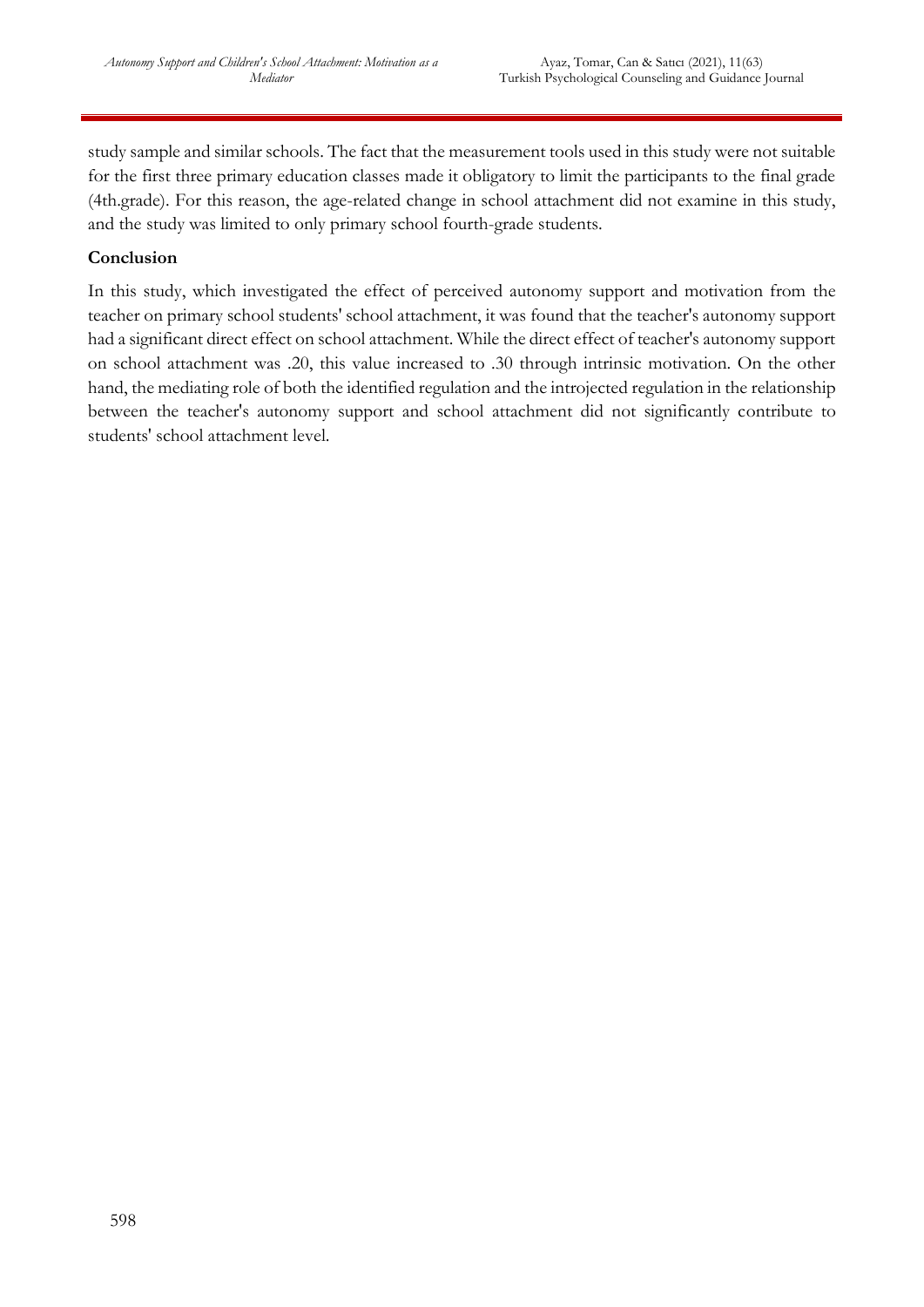#### **REFERENCES**

- Altuntaş, S. & Sezer, Ö. (2017). Investigating School Attachment of Secondary School Students*. İnönü University Journal of the Faculty of Education, 18*(1), 83-97[. https://doi.org/10.17679/inuefd.295722](about:blank)
- Can, G. (2015). Turkish version of the academic motivation scale. *Psychological Reports, 116*(2*),* 388-408. [https://doi.org/10.2466/14.08.PR0.116k24w5](about:blank)
- Carr, A. (2011). *Positive psychology: The science of happiness and human strengths*.(2nd ed.) Routledge.
- Deci, E. L., & Ryan, R.M. (1985*). Intrinsic motivation and self-determination in human behavior*. Plenum Press.
- Deci, E. L., & Ryan, R. M. (1987). The support of autonomy and the control of behavior. *Journal of Personality and Social Psychology, 53*(6*),* 1024-1037. [https://doi.org/10.1037/0022-3514.53.6.1024](about:blank)
- Demir, Y. (2017). *Relationships among internet addiction, academic motivation, academic procrastination, and school attachment in adolescents* [Unpublished doctoral dissertation], Inonu University.
- Dornbusch, S. M., Erickson, K. G., Laird, J., & Wong, C. A. (2001). The relation of family and school attachment to adolescent deviance in diverse groups and communities*. Journal of Adolescent Research, 16*(4)*,* 396-422. [https://doi.org/10.1177/0743558401164006](about:blank)
- Duy, B., & Yıldız, M. A. (2014). School attachment and loneliness in early adolescents with different bully status. *Education and Science, 39*(174), 173-188. [http://dx.doi.org/10.15390/EB.2014.2435](about:blank)
- Eccles, J. S., Midgley, C., Wigfield, A., Buchanan, C. M., Reuman, D., Flanagan, C., & Mac Iver, D. (1993). Development during adolescence: The impact of stage-environment fit on young adolescents' experiences in schools and in families. *American Psychologist, 48*(2)*,* 90-101. [https://doi.org/10.1037/0003-066X.48.2.90](about:blank)
- Finn, J.D. (1993). *Student engagement and student at risk.* (1.st. Ed). National Center for Education Statistics.
- Fredricks, J. A., Blumenfeld, P., Friedel, J. & Paris, A. (2005). School engagement*.* In K. A. Moore & L. Lippman (Eds.), *What do children need to flourish?: Conceptualizing and measuring ındicators of positive development* (pp. 305 – 321)*.* Springer Science and Business Media.
- Goodenow, C. (1992). School motivation, engagement, and sense of belonging among urban adolescent students ( ED349364). ERIC. [https://eric.ed.gov/?id=ED349364](about:blank)
- Guay, F., Boggiano, A. K., & Vallerand, R. J. (2001). Autonomy support, intrinsic motivation, and perceived competence: Conceptual and empirical linkages. *Personality and Social Psychology Bulletin, 27*(6), 643-650. [https://doi.org/10.1177/0146167201276001](about:blank)
- Hallinan, M. T. (2008). Teacher influences on students' attachment to school. *Sociology of Education, 81*(3), 271-283. [https://doi.org/10.1177/003804070808100303](about:blank)
- Hill, L. G. (2005). *Investigation of a brief measure of school attachment.* [unpublished manuscript] Department of Human Development: Washington State University, USA.
- Hirschi, T. (1969). *Causes of delinquency*. (1st Ed.). Univesity of California Press.
- İhtiyaroğlu, N., & Demir, E. (2015). Analysis of the level of students' attachment to school, having different locus of control. *The Black Sea Journal of Social Sciences, 7*(03), 282-296. [https://dergipark.org.tr/tr/pub/ksbd/issue/16232/170005](about:blank)
- Kandemirci, D., & Cihangir Çankaya, Z. (2015, October 7-9). *Öğrenme iklimi ölçeğinin Türkçeye uyarlanması*. [Conference presentation]. 13. National Psychological Counseling and Guidance Congress, Mersin, Turkey.
- Kara, A. (2008). Adaptation of the "Echelle de Motivation en Education" scale to Turkish. *Ege Journal of Education, 9*(2). 59-78. [https://dergipark.org.tr/tr/pub/egeefd/issue/4911/67251](about:blank)
- Karababa, A., Oral, T., & Dilmaç, B. (2018). The role of perceived social support and value in prediction of school attachment among secondary school students. *Hacettepe University Journal of Education, 33*(2), 269-279. [https://doi.org/10.16986/HUJE.2017028440](about:blank)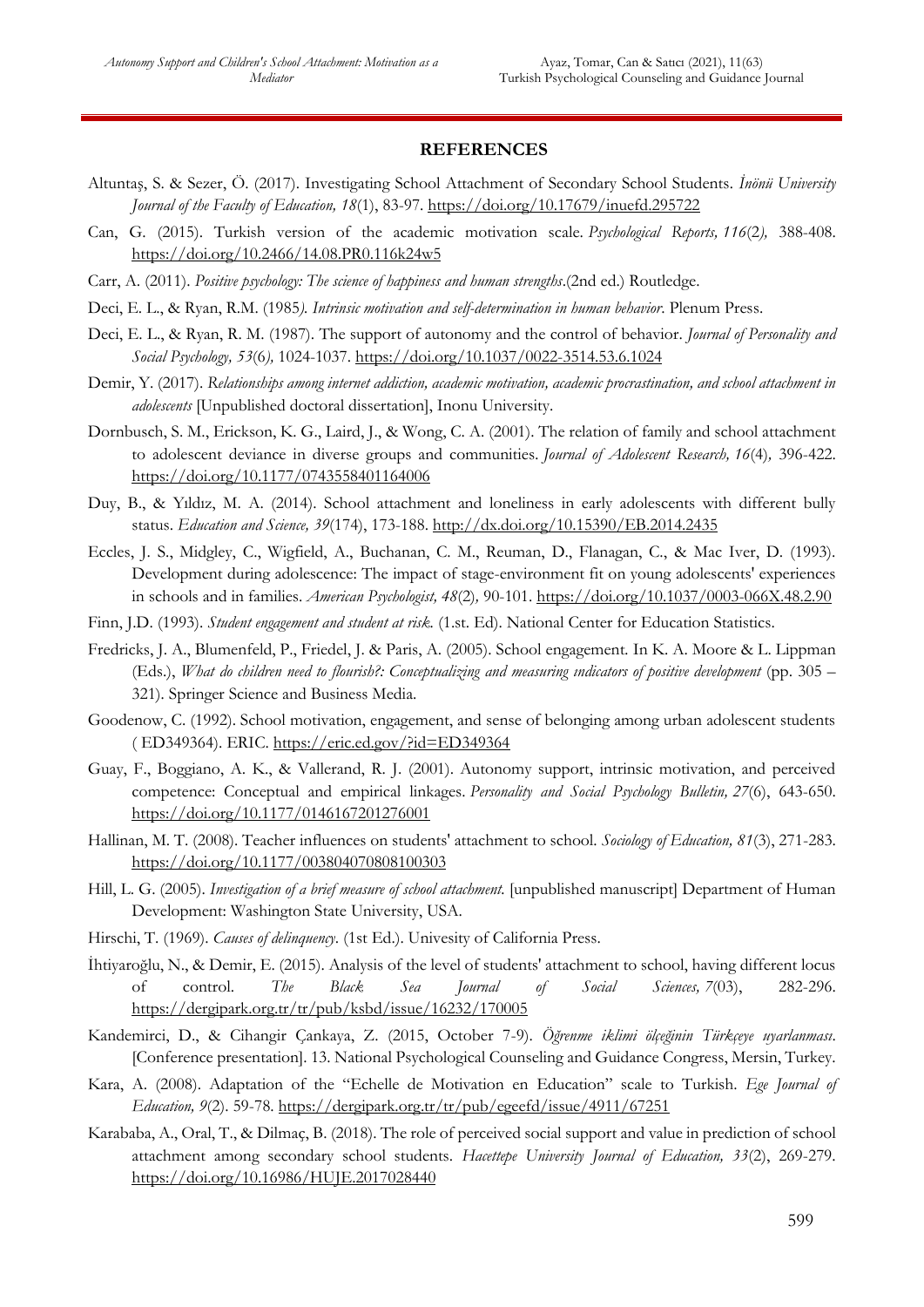- Karaşar, B., & Kapçı, E. G. (2016). Examining school attachment and academic success in terms of different variables. *Journal of Faculty of Educational Sciences, 49*(1), 21-42. [https://doi.org/10.1501/Egifak\\_0000001373](about:blank)
- Krane, V., Karlsson, B., Ness, O., & Kim, H. S. (2016, July, 02). *The teacher-student relationship, student mental health, and dropout from upper secondary school: A literature review*. *Scandinavian Psychologist.* [https://doi.org/10.15714/scandpsychol.3.e11](about:blank)
- Libbey, H. P. (2004). Measuring student relationship to school: attachment, bonding, connectedness, and engagement. *Journal of School Health, 74*(7), 274-283[. https://doi.org/10.1111/j.1746-1561.2004.tb08284.x](about:blank)
- Maddox, S. J., & Prinz, R. J. (2003). School bonding in children and adolescents: Conceptualization, assessment, and associated variables. *Clinical Child and Family Psychology Review, 6*(1), 31-49. [https://doi.org/10.1023/A:1022214022478](about:blank)
- Mengi, S. (2011). *Relations for the Social Support and Self Efficacy with School Bonding of the Secondary Education 10th and 11th Classes Students* [Unpublished master's thesis]. Sakarya University.
- Osterman, K. F. (2000). Students' need for belonging in the school community. *Review of Educational Research, 70*(3), 323-367. [https://doi.org/10.3102/00346543070003323](about:blank)
- Özdemir, Y. (2015). School burnout in secondary school students: role of homework, school engagement and academic motivation. *Adnan Menderes University Faculty of Education Journal of Education Sciences, 6*(1), 27-35. [https://dergipark.org.tr/tr/download/article-file/399538](about:blank)
- Reeve, J. (2009). Why teachers adopt a controlling motivating style toward students and how they can become more autonomy supportive. *Educational Psychologist,* 44(3), 159-175. [https://doi.org/10.1080/00461520903028990](about:blank)
- Ryan, R. M., & Deci, E. L. (2000). Self-determination theory and the facilitation of intrinsic motivation, social development, and well-being. *American Psychologist, 55*(1), 68-78. [https://doi.org/10.1037/0003-](about:blank) [066X.55.1.68](about:blank)
- Ryan, R. M., & Deci, E. L. (2004). *Autonomy Is No Illusion: Self-Determination Theory and the Empirical Study of Authenticity, Awareness, and Will.* In J. Greenberg, S. L. Koole, & T. Pyszczynski (Eds.), *Handbook of Experimental Existential Psychology* (pp. 449–479). Guilford Press.
- Ryan & Deci (2020). Intrinsic and extrinsic motivation from a self-determination theory perspective: Definitions, theory, practices, and future directions. *[Contemporary Educational Psychology,](about:blank) 61*, 1-11. [https://doi.org/10.1016/j.cedpsych.2020.101860](about:blank)
- Savi, F. (2011). School attachment scale for children and adolescents: The study of validity and reliability. *Elementary Education Online, 10*(1), 80-90. https://www.ilkogretim-online.org/fulltext/218- 1596726058.pdf?1640900629
- Savi-Çakar, F., & Karataş, Z. (2017). Adolescents' self-esteem, school anger and life satisfaction as predictors of their school attachment. *Education and Sciences, 42*(189), 121-136. [http://dx.doi.org/10.15390/EB.2017.6573](about:blank)
- Savi-Çakar, F. (2011). School attachment and quality of life in children and adolescents of elementary school in Turkey. *Education Research, 9*(1), 1465-1471. [http://www.interesjournals.org/ER](about:blank)
- Simons-Morton, B. G., Crump, A. D., Haynie, D. L., & Saylor, K. E. (1999). Student–school bonding and adolescent problem behavior. *Health Education Research, 14*(1), 99-107. [https://doi.org/10.1093/her/14.1.99](about:blank)
- Tyler, K. M., Stevens-Morgan, R., & Brown-Wright, L. (2016). Home-school dissonance and student-teacher interaction as predictors of school attachment among urban middle level students. *RMLE Online, 39*(7), 1- 22. [https://doi.org/10.1080/19404476.2016.1226101](about:blank)
- Vallerand, R. J., Fortier, M. S., & Guay, F. (1997). Self-determination and persistence in a real-life setting: toward a motivational model of high school dropout. *Journal of Personality and Social Psychology, 72*(5), 1161-1176. [https://doi.org/10.1037/0022-3514.72.5.1161](about:blank)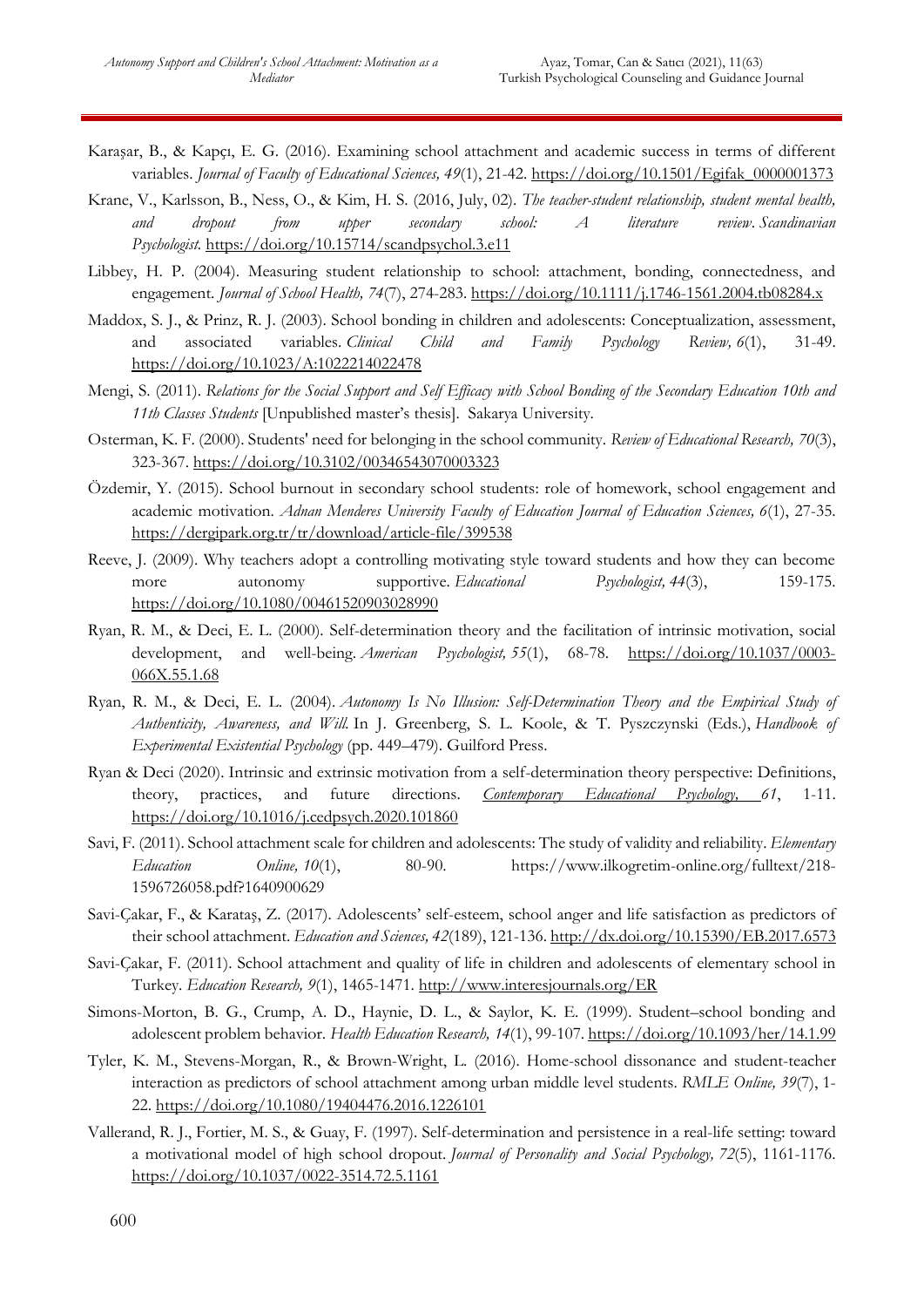- Vallerand, R.J., Blais, M.R., Brière, N.M., & Pelletier, L.G. (1989). Construction et validation de l'echelle de motivation en éducation (EME). *Revue Canadienne des Sciences du Comportement*, *21*, 323-349. [https://doi.org/10.1037/h0079855](about:blank)
- Williams, G. C., Grow, V. M., Freedman, Z. R., Ryan, R. M., & Deci, E. L. (1996). Motivational predictors of weight loss and weight-loss maintenance. *Journal of Personality and Social Psychology*, *70*(1), 115-126. [https://doi.org/10.1037/0022-3514.70.1.115](about:blank)
- Yıldız, M. A., & Kutlu, M. (2015). An examination of the social anxiety and depressive symptoms as the predictors of school attachment among early adolescent. *Mustafa Kemal University Journal of Social Sciences Institute, 12*(31), 332-345. [https://dergipark.org.tr/tr/download/article-file/183427](about:blank)